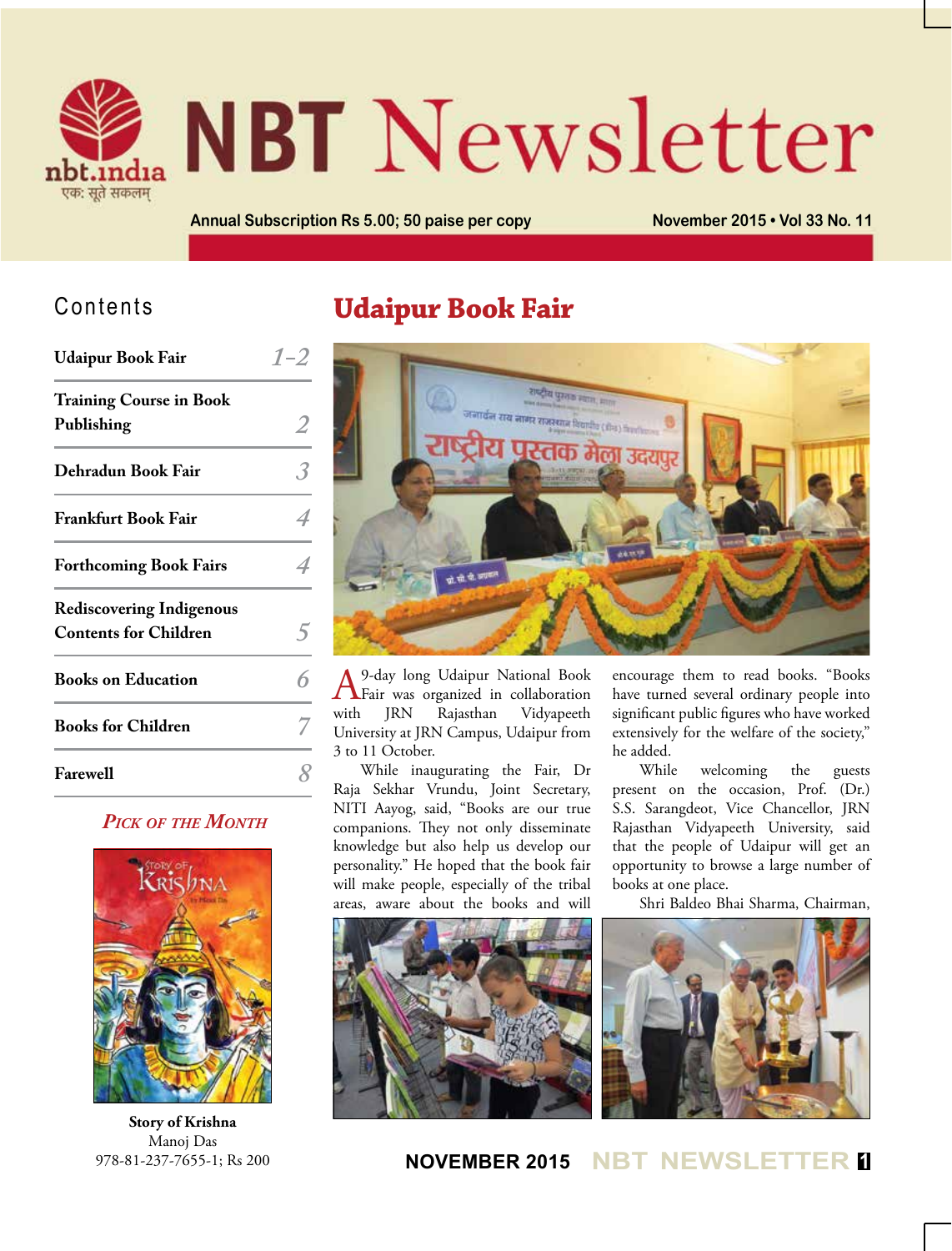NBT also spoke on the occasion. He said that since time immemorial, books hold an important place in India and therefore, Rig Veda, one of the oldest books in the world was conceptualized in India. Seeing the massive response to the book fair, he added that "NBT will consider organizing programmes in Rajasthan."

Shri H C Parekh, Chancellor, JRN Rajasthan Vidyapeeth University presided over the function. He said that the people of Udaipur will get an opportunity to browse a large number of books at one place.

Organized for the first time in Udaipur by NBT, the book fair attracted



readers of all age groups who enjoyed exploring the books by well-known authors in English and Hindi languages. About 80 stalls were installed at the fair displaying more than 20,000 books on different topics.

Several programmes especially for children were organized during the fair which included storytelling session, creative writing and drawing workshops. These programs were conducted by Shri Abid Surti, noted cartoonist, Dr Shekhar Sarkar, activist, Shri Devendra Mewari, author among others. A large number of children from various schools participated in these programmes and prizes were given to them in the form of books.

Shri Rajeev Choudhary, Dy. Director (Exh.), Ms Kanchan Wanchoo Sharma, Assistant Director (Exh.), and Shri Dwijendra Kumar, English editor, NBT, India, coordinated the Fair.

## **Training Course in Book Publishing**

**Tational Book Trust,** India in association with the JRN Rajasthan Vidyapeeth University organized a short term training course in book publishing at JRN Campus, Udaipur from 8 to 15 September 2015.

While inaugurating the programme Shri Baldeo Bhai Sharma, Chairman, NBT said that "India is the youngest nation in the world. More than fifty per cent of the population belongs to the younger generation. Their

talent and capabilities in different fields, especially in Information & Technology are being recognized all over the world. If encouraged, they can contribute a lot in the publishing industry as well." He added that NBT has been organizing such programmes for the skill-development of the youth. He also said that NBT will provide a platform to young and upcoming authors by publishing their work.





Shri Chandra Singh Kothari, Hon'ble Mayor of Udaipur, spoke about the importance of the books and hoped that the participants would be benefitted from the course.

Prof. S.S. Sarangdeot, Vice Chancellor, JRN Rajasthan Vidyapeeth University presided over the function. He said that the training course in book publishing is being conducted for the first time in Rajasthan and in near future the course will also be conducted in other parts of the state. He hoped that the course will give impetus to the publishing in the state.

Over 120 participants from different parts of the Rajasthan attended the programme. During the programme, the experts gave an insight into the various aspects of book publishing like editing,

copyright, production, marketing to the participants. The faculty included Ms Aparna Sharma, Joint Secretary, Ministry of Human Resource Development; Shri B.D. Mendiratta, former Principal, Pusa Polytechnic; Shri Sridhar Balan, Consultant, Ratna Sagar, among others.

Shri T.C. Damor, Vice Chancellor, Rajiv Gandhi Tribal University, Udaipur was the chief guest at the valedictory function where certificates to the participants

were distributed. He spoke on the need to disseminate knowledge in the tribal belt of the country and make people aware about the importance of education and health. Prof. S.S. Sarangdeot, Shri Lokesh Dwivedi, Deputy Mayor, Udaipur and Dr N.N. Singh were also present on the occasion.

Shri Narender Kumar, Production Officer, NBT, coordinated the event.



**<sup>2</sup> NBT NEWSLETTER NOVEMBER 2015**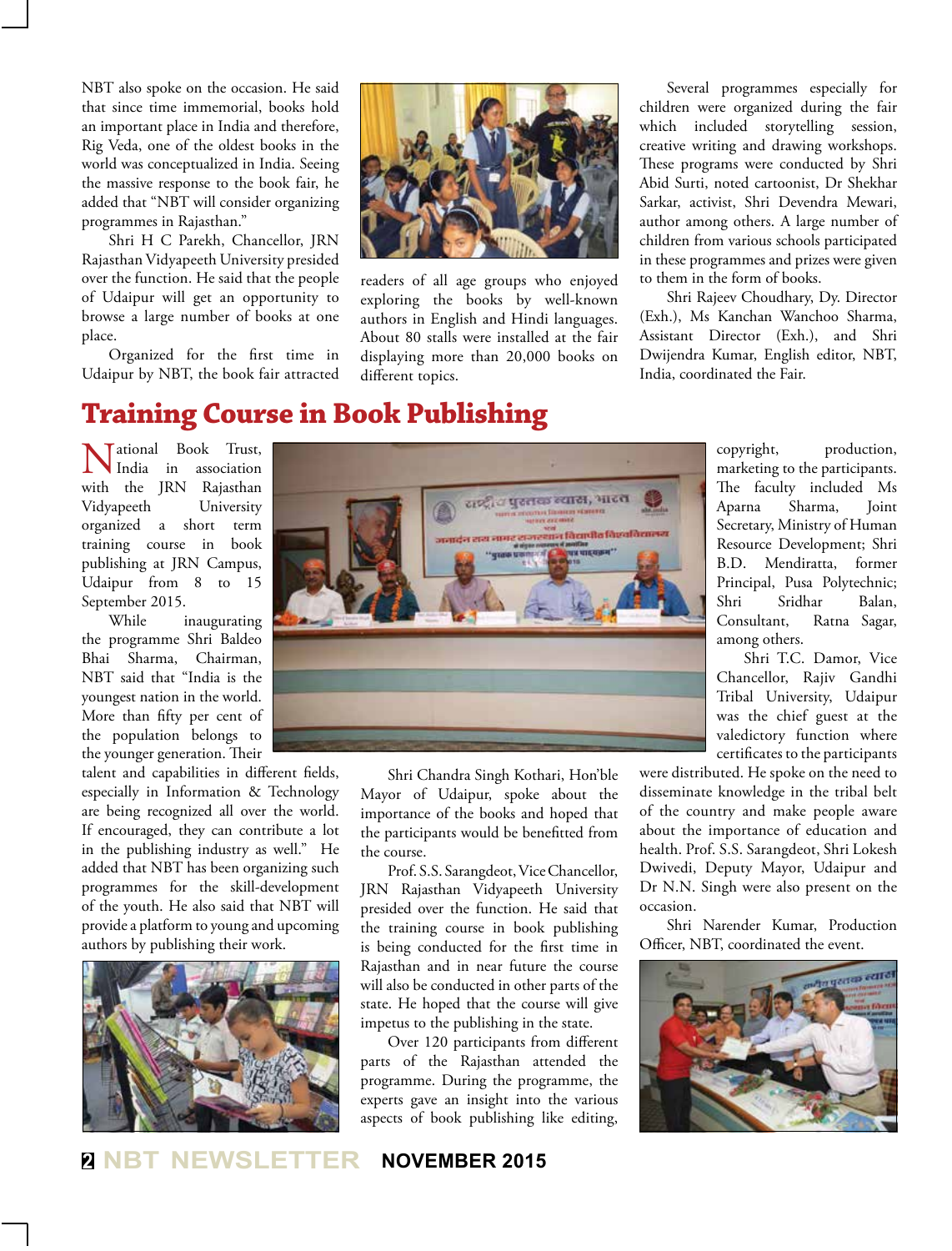## **Dehradun Book Fair**

National Book Trust, India Administration, Dehradun organized the in association with District Dehradun Book Fair at Parade Ground, from 12 to 20 September.

While inaugurating the Fair, Shri K K Paul, Hon'ble Governor of Dehradun, said, "Books provide us knowledge but there is a decline in reading habits of the people." He urged people present on the occasion to read more and more books.

He opined that, "It is necessary to translate books written in Hindi and other regional languages to increase the scope of these works and their readership." On the challenge posed by the internet towards books, he said, "publishing industry should work in association with the government to raise awareness among the youth towards reading."

In her brief address, Dr Rita Chowdhury, Director, NBT informed about the various activities undertaken by



first person in a child's life who introduces reading to the child. Children are likely to be good readers in such homes where books are valued," speakers at the panel discussion observed. They also remarked that reading is a conscious choice which has to be learnt as too many means of Surti and Viky Arya dwelt at length on present status as well as future of Hindi literature in a fast changing, techno savvy society. Leeladhar Jagori presided over the meet. He said that young writers must be ready to sacrifice all comforts of urban life, if they wish to become good writers.



the NBT to promote books and reading habits across the country. Shri Leeladhar Jagoodi, eminent poet, was also present on the occasion.

During the Fair, noted illustrators Aabid Surti (Mumbai), Viky Arya (Delhi) and local authors Mukesh Nautiyal and Rachna Manucha joined hands to conduct creative writing and illustration workshops for children. An authors' meet and a panel discussion on how to introduce reading for pleasure among children were also organised.

 "Reading is a skill that becomes better with practice and that mother is entertainment had pushed reading to back burner.

 At authors' meet, Subhas Pant, Gurdeep Khurana, Jitender Thakur, Aabid



Workshops for children generated good response and over 400 school children participated.

Sixty-eight publishers and booksellers from different parts of the country participated in the Fair and exhibited books in English, Hindi and Garhwali languages on wide range of topics including literature, science, social science, art & culture, philosophy among others.

Shri Rajeev Choudhary, Deputy Director (Exh.) and Shri Dwijendra Kumar, English Editor coordinated the Fair.

**NOVEMBER 2015 NBT NEWSLETTER <sup>3</sup>**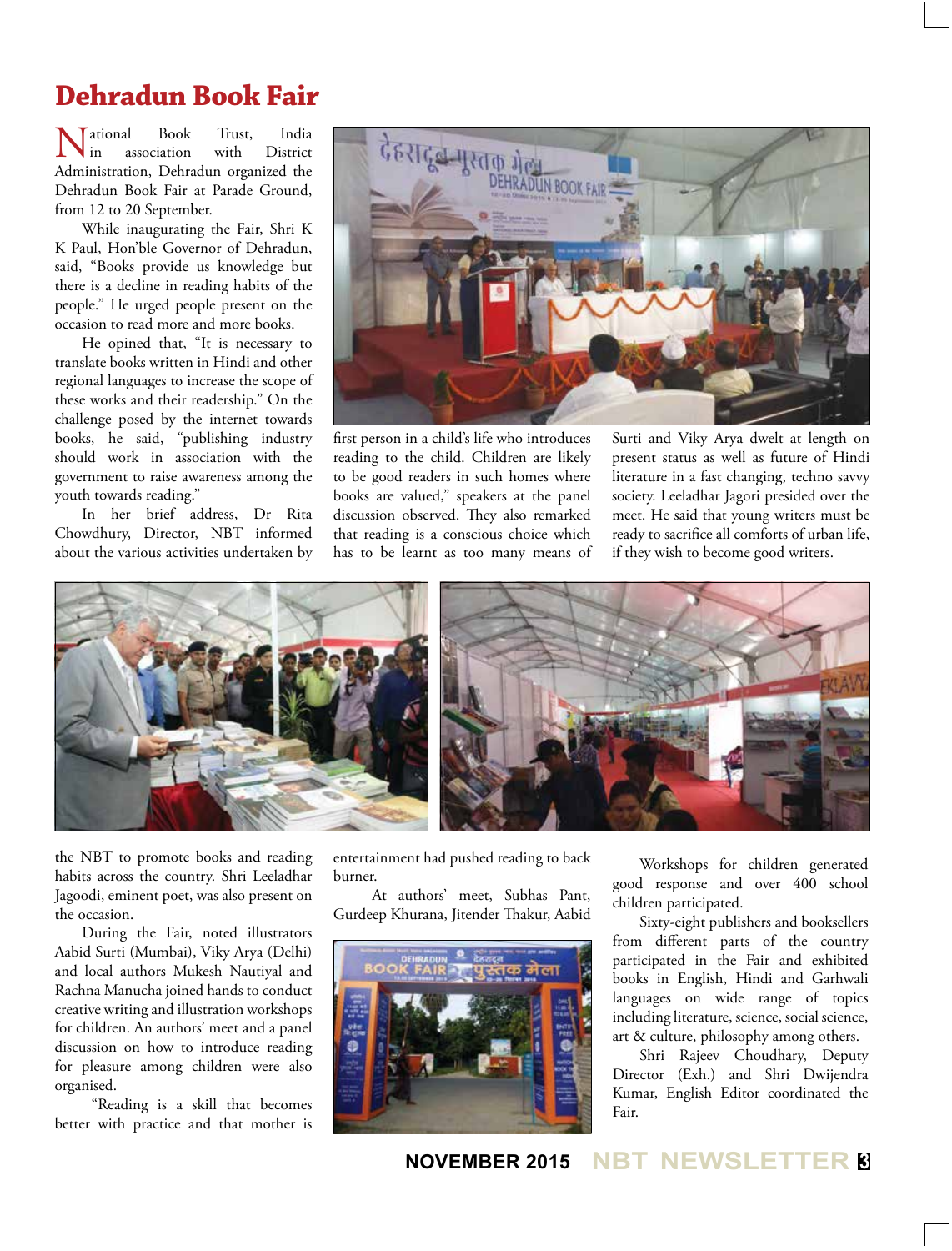## **Frankfurt Book Fair**

**Value of** ational Book Trust, India<br>participated in the 67th participated in the Frankfurt Book Fair which was held from 14 to 18 October 2015.

Considered as the largest business-to-business exhibition of the book industry, the Frankfurt Book Fair saw participation of around 7,200 exhibitors from 104 countries. This year Indonesia was the guest of honour country at the Fair. With the slogan '17,000 Islands of Imagination', Indonesia showcased

its rich cultural as well as literary heritage. A delegation of 75 Indonesian authors including Ayu Utami, Laksmi Pamuntjak and Leila Chudori participated in various literary programmes organized during

the Fair. The Netherlands will be the guest of honour in the next edition of the Fair.

Besides NBT, around 50 exhibitors from India participated in the book fair including Sahitya Akademi, PHI Learning Private Limited, Karadi Tales, All About Book Publishing, among others. More than 250 titles from 23 Indian publishers were displayed at the NBT stall. A large number of booklovers



visited the NBT stall and showed keen interest in Indian books especially books on Yoga.

A literary event, 'My World, My Writing : Readings by Indian Authors',



**Forthcoming Book Fairs**

featuring illustrious authors like K. Jayakumar (Malayalam), Raghav Chandra (Indian English), DP Sinha (Hindi) and Joe Dcruz Remigius Nicholas (Tamil) was organised at the Frankfurt Book Fair on 15 October 2015. Dr K Sreenivasarao, Secretary, Sahitya Akademi led the delegation.

The 29th International Rights Directors Meeting, The Markets: Global Publishing Summit, The New European Media (NEM)

Summit, South and South-East Asia: A production Hot Spot, among others were the events in which publishers across the world participated for the trade-related and literary interests.

> One of the interesting features at the fair was the Gourmet Gallery in which 80 exhibitors from more than 30 countries including Argentina, Brazil, Chile, France, Germany, India, Indonesia, Italy, Malaysia, Russia, UK and USA exhibited their culinary arts live on stage.

> Shri Debabarata Sarkar, Dy. Director (Art) and Ms Kanchan Wanchoo Sharma, Assistant Director (Exh.) represented NBT at the Fair.

- **• Sharjah International Book Fair:** 04-14 November 2015 at Al Taawun Street, Sharjah UAE
- **Istanbul Book Fair:** 7-15 November 2015 at Tüyap Fair Convention and Congress Center, Istanbul, Turkey
- **• China Shanghai International Children's Book Fair:** 13-15 November 2015 at 1099 Guozhan Rd, Pudong, Shanghai, China
- **• Reykjavik Book Fair:** 21-22 November, 2015 at Reykjavik, Iceland
- **• 19th Kochi International Book Fair:** 4-13 December 2015 at Ernakulathappan Grounds, Kochi, Kerala, India.
- **• New Delhi World Book Fair:** 9-16 January 2016 at Pragati Maidan, New Delhi, India
- **• Cairo International Book Fair:** 27 January-10 February, 2016 at Cairo International Convention Center, Cairo, Egypt
- **• Havana International Book Fair:** 11-21 February 2016 at Havana, Cuba
- **• Taipei International Book Exhibition:** 16-21 February 2016 at 1, Keelung Road, Taipei, Taiwan
- **• Bruxelles Book Fair, Bruxelles:** 18-22 February 2016 at Avenue du Port, 88–1000 Bruxelles, Belgium
- **• Vilnius Book Fair:** 25-28 February 2016 at Litexpo, Laisvės pr. 5, Vilnius 04215, Lithuania
- **• Paris Book Fair:** 174-20 March 2016 at Paris Expo Porte de Versailles, Paris, France
- **• Alexandria International Book Fair:** 24 March-5 April 2016 at Alexandria, Egypt
- **• Bologna Children's Book Fair:** 4-7 April 2016, Piazza Costituzione, Bologna
- **• Emirates Airline Festival of Literatrue:** 1-12 March 2016 at Inter Continental Dubai Dubai Festival City, Dubai
- **Jaipur Literature Festival** will began from 21 January 2016 at Diggi Palace Hotel, Jaipur. Headlining the festival are Margaret Atwood, Canadian poet and novelist, Ruskin Bond, noted author, Steve McCurry, American photographer and Stephen Fry, British actor.

## **<sup>4</sup> NBT NEWSLETTER NOVEMBER 2015**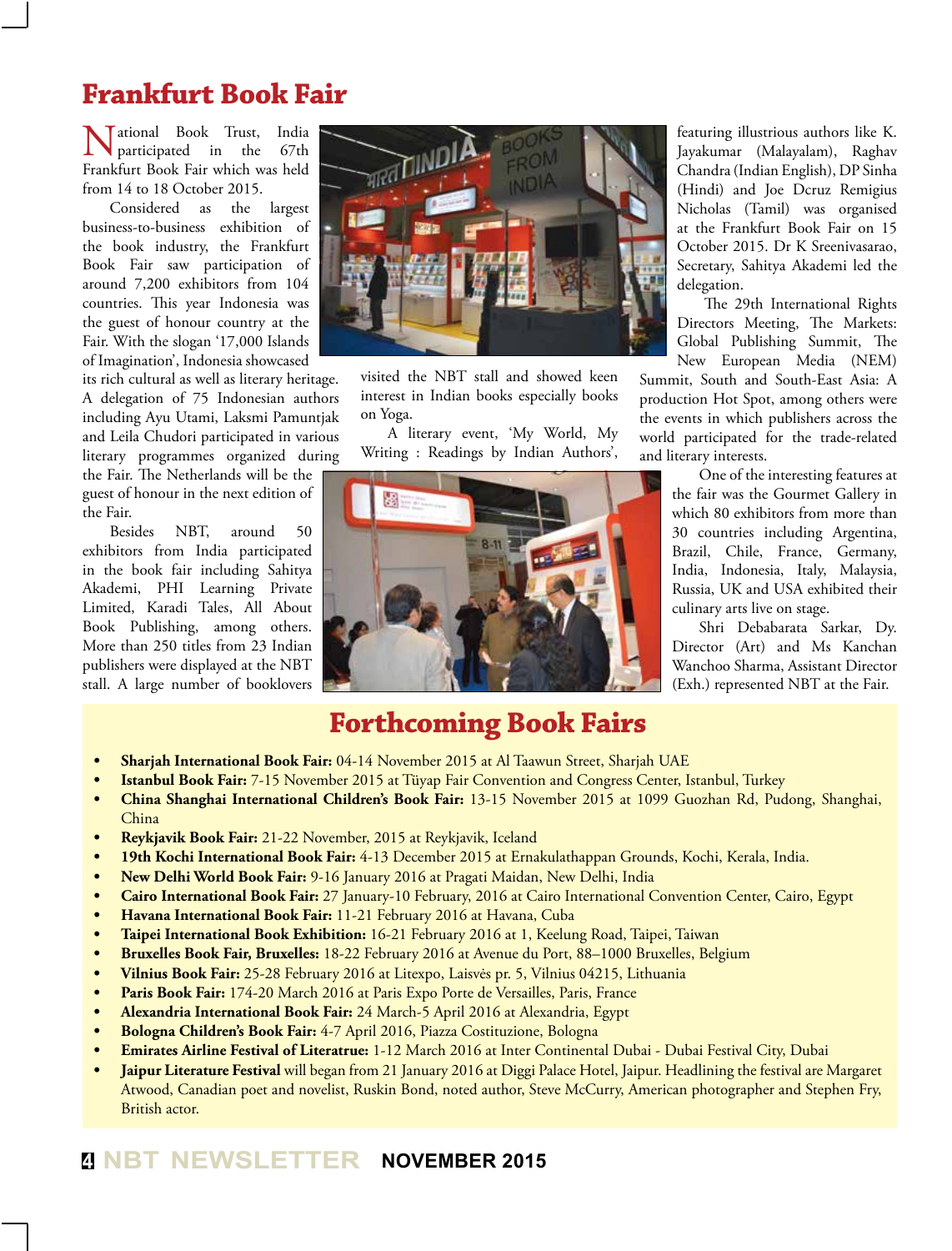## **Rediscovering Indigenous Contents for Children**

National Centre for Children's Literature (NCCL) of National Book Trust, India in association with Sahitya Akademi and Anwesha, an NGO for the promotion of children's literature in north-east, organized a brainstorming session at Guwahati on 18 October 2015 in the annual Anwesha Festival of Children's Literature at AEI Ground, Chandmari, Guwahati. Shri Arup Kumar Dutta, eminent author was the key speaker in this session.

In her introductory remarks on the occasion, Dr Rita Chowdhury, Director, NBT and prominent Asamiya author, emphasized on rediscovering indigenous contents and documenting our vast oral tradition for contemporary writings for children and young adults. "Today's authors have a proactive role to play for utilizing the vast indigenous contents related to nature and human knowledge," she added.

"Northeast possess a strong and prolific tradition of children's literature", said Shri Arup Kumar Dutta. He observed, "This region has a unique body of myths, legends, folk-tales etc thereby cumulatively creating a rich repertoire of oral literature of distinctive interest of children's literature."

He further added that, "While the



oral tradition is rich and dynamic in most parts of the region, the written tradition is still at a developing stage with books like the Mizo classic *Lalawmpll* being rare exceptions."

Talking about the knowledge sources, he said, "Compared to other parts of the nation, the societal component of the Northeast is far more intricate and thus, the number of knowledge sources is even more incredibly large considering the area's size." He added, "The mapping process of indigenous knowledge sources will involve decades of arduous research by scholars and experts."

"We have a host of writers for children

but not enough study has been done on their works to identify if any of them depended on any indigenous knowledge source." He concluded and emphasized that there is a strong need to develop the territory of children's literature in the Northeast with indigenous contents.

Followed by discussion, an open forum was held on the occasion, in which Shri Rubin D'Cruz, Shri Gagan Chandra Adhikari and Smt. Toshaparva Kalita among others presented their views.

The programme was jointly moderated by Shri Paresh Malakar, President, Anwesha and Shri Manas Ranjan Mahapatra, Editor, NCCL, NBT.

## **Seoul International Book Fair**

Tational Book Trust, India participated in the Seoul International Book Fair held at COEX Korea Exhibition Center, Seoul, Korea from 7 to 11 October 2015.

Under the theme of 'Publication Reads the Seventy Years of Liberation and Writing One Hundred Years of the Future,' a variety of special exhibitions and seminars related to the publishing industry were organized during the Fair.

Italy was the guest of honour country to commemorate the 130th anniversary of establishing a diplomatic relationship between Korea and Italy. A variety of programmes to promote the

culture and book publishing market of Italy were organized at the Fair. An exhibition of art works and 2015 Milano Expo Special Zone was also put up by Italy.



NBT was present at the Fair with more than 150 select books in English and Hindi from various publishers across the country. The visitors at the Fair showed

> keen interest and appreciated the collection of Indian books on different topics

Around 200 publishers, including 48 from 16 countries participated in the Fair. Besides books, products like greeting cards, stationary, travel books, maps, globes and paper among others were exhibited during the Fair.

Shri Imran-ul-Haque, Dy. Director (NRO), represented NBT at the Fair.

**NOVEMBER 2015 NBT NEWSLETTER <sup>5</sup>**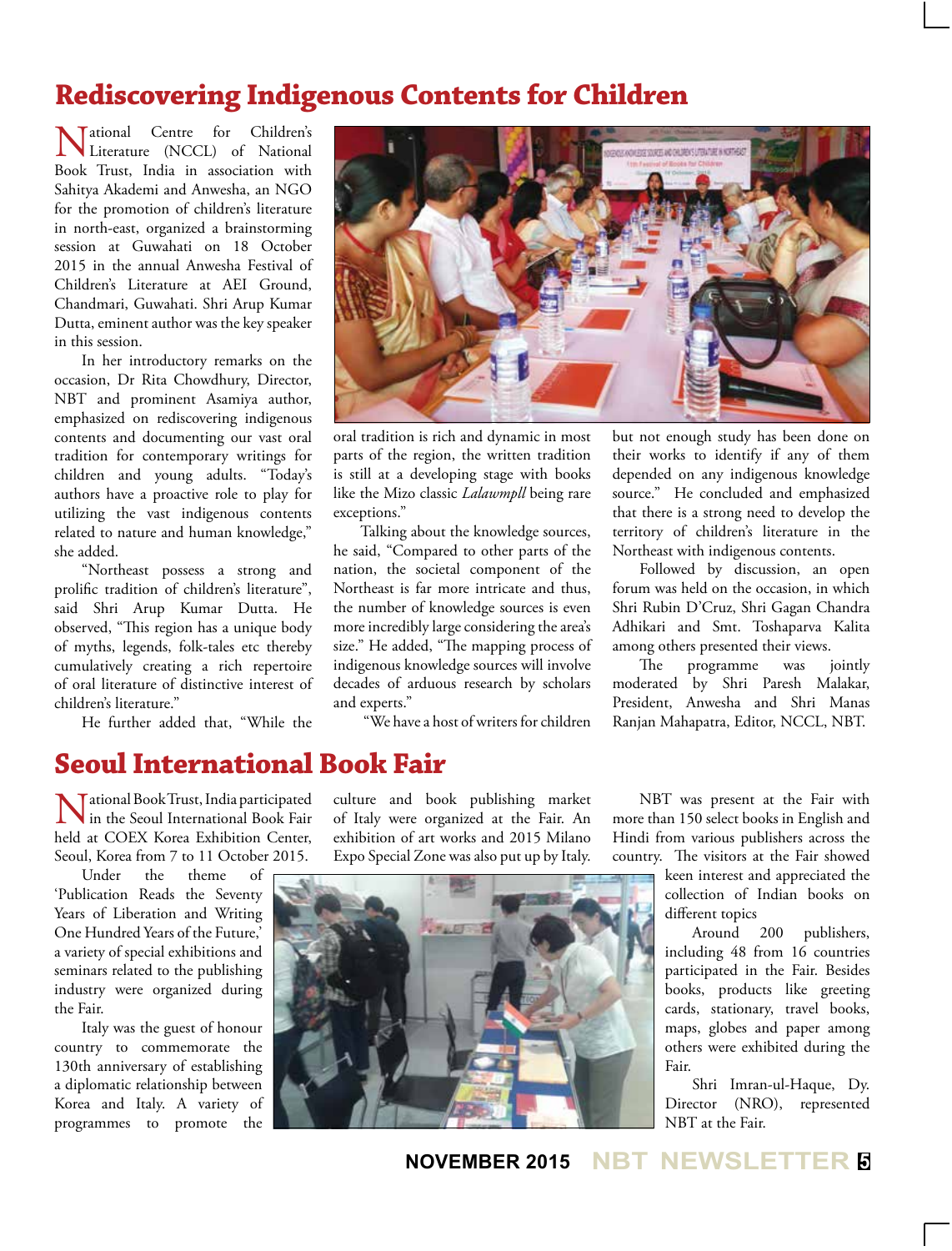## **Books on Education**

November 11 is celebrated as National Education Day. The Trust has published a range of books on education and creative learning under various series. Given below are some of the titles on education, useful for teachers and students. - *Editor*

#### **Education in India**

Padma Ramachandran & Vasantha Ramkumar A thorough study of the theory and practice of education in the context of present day Indian realities, this exhaustive volume provides an authoritative insight.

81-237-4443-9; 430 pp; Rs 130.00

#### **Joy of Making Indian Toys**

Sudarshan Khanna

This simple activity book teaches two things, namely, how to make 101 handmade toys which are playthings even today in remote corners of our country and how toys, simple in design and based on science and technology, can be made at



home with discarded materials. 978-81-237-2244-3; 126 pp; Rs 90.00

#### **Random Curiosity**

Yash Pal with Rahul Pal Curiosity is the fundamental basis for the process of learning. It helps children to explore questions and often wonder about the world they live in. The book puts together many such



questions randomly posed to Prof. Yash Pal. Covering a wide array of subjects, this book with about 300 questions arranged randomly, makes an interesting read for all. 978-81-237-6106-0; 260 pp; Rs 140.00

#### **CABE: Reports of the Central Advisory Board of Education** (2 vols.)

The book presents reports of CABE Committees in various areas of education pertaining to Girls' education and the common school system, universalisation of secondary education, integration of culture



education in school curriculum, regulatory mechanisms for textbooks and parallel textbooks taught in schools outside the Government system, autonomy of higher education institutions, and financing of higher and technical education. 978-81-237-5564-9; 730 pp; Rs 300.00

**Compendium on Scholarships, Fellowships, Freeships and Educational Loans for Study In India And Abroad** EdCIL (Comp.)

This Compendium brings together, for the first time in India, information on various scholarships, fellowships, educational loans, etc. administered by various ministries,

departments, agencies of Government of India, private sources, exchange programme instituted by foreign countries/governments and financial institutions.

81-237-4557-2; 328 pp; Rs 165.00

#### **Activity-Based Learning Science**

M H Ghufran Learning Science becomes a creative exercise only when the theoretical aspect is supported by actual experiments. This book advocates the importance of activity based leaning, for it prepares learners to become

self-reliant critical thinkers. It can serve as a guide to monitor the quality of teaching leaning science for parents and school managers.

978-81-237-7102-1; 116 pp; Rs 125.00

#### **ART: The Basis of Education** Devi Prasad

A pioneering study on the importance of art as a foundation for the education of the individual. The book also takes a detailed look at the various stages of its expression in a child, its importance

in shaping the individual's thinking and cognitive faculty, the role of teachers and parents and most importantly its role in an angst-ridden society.

978-81-237-2314-3; 182 pp; Rs 85.00



## The book provides a general

Meher R Contractor

guide to help those who want to conduct training courses in puppetry and creative drama or to use these techniques in education, social work,



recreation, occupational therapy and audiovisual education for communicating ideas to both children and adults.

**Creative Drama and Puppetry in** 

81-237-3422-0; 122 pp; Rs 60.00

#### **Divasvapna**

**Education**

Gijubhai Badheka This pedagogical classic is the story of a teacher who rejects the orthodox culture of education but remains enthusiastic towards children and continues to



experiment while consciously neglecting the traditions of teaching through prescribed textbooks. The book propounds a new theory on child's education by emphasising the need for an atmosphere of independence and self-reliance.

978-81-237-1237-6; 104 pp; Rs 45.00

#### **Education for Creative Living**

Dayle M Bethel (Ed.) The book outlines Japanese educational philosopher of the early 20th century Tsunesaburo Makiguchi's inspiring philosophy and revolutionary proposals for reforms. The basic idea of



Makiguchi that students must experience happiness in school and that school must be directly relevant to their lives is pertinent to the present day education system.

978-81-237-3650-1; 260 pp; Rs 95.00

#### **Little Toys**

#### Arvind Gupta

A step-by-step, well-illustrated manual which children can use to prepare innovative, lowcost and eco-friendly toys from materials like discarded tetra packs, camera roll cases, soda straws and other junk.

81-237-2060-2; 59 pp; Rs 45.00



**<sup>6</sup> NBT NEWSLETTER NOVEMBER 2015**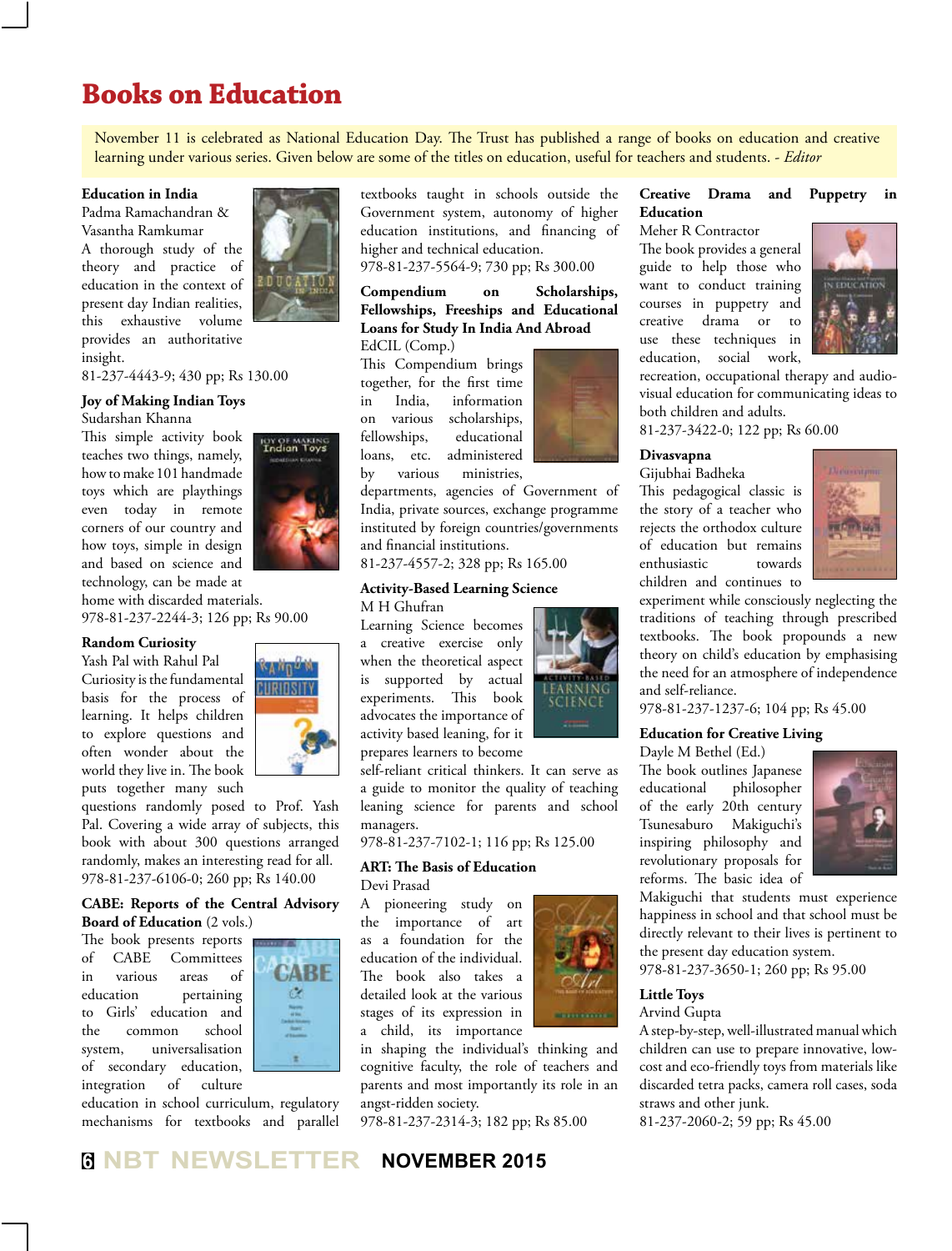## **Books for Children**

November 14 is celebrated as Children's Day all over the country. The Trust publishes a wide variety of books for children under Nehru Bal Pustakalaya series. Given below are some of the recent titles published by NBT India. - Editor

#### **A Trip to the Mountains**

Swapna Dutta

A story about the mountains and how it feels to be holidaying there. It also brings to light the special



features of the mountains children should learn to appreciate. Illustrated by Ratnakar Singh.

(Age-group 8-10) ISBN 978-81-237-7217-2; 16 pp; Rs 35

#### **Kavya Makes Up Her Mind**

Ramesh Bijlani

Little Kavya is fascinated by the vocations the grownups around her are pursuing and keeps changing her mind about what she would like to do when she grows up. She discusses her



feelings with her Nana who triggers her imagination and makes her understand the true meaning of a profession. Illustrated by Mohit Suneja.

(Age-group 10-12)

ISBN 978-81-237-7218-9; 32 pp; Rs 55

#### **Little Chopin**

Michal Rusinek A book introducing

to children the life of the great Polish music composer Frederic Chopin (1810-1849)



published by NBT in arrangement with ZnakPublishers, Poland and The Frederic Chopin Institute, Poland. Illustrated by Joahna Rusinek.

(Age-group 10-12)

ISBN 978-81-237-7007-9; 36 pp; Rs 180

#### **Little Elephant Throws a Party**

Meenakshi & Tanmay Bharat Disturbed by the frequent brawls that take place between various animals



of the jungle, the elephant decides to throw a party to reunite everyone. Lively illustrations by Debabrata Ghosh enliven the text. (Age-group 6-8) ISBN 978-81-237-7045-1; 20 pp; Rs 40

#### **Little Wonders**

Laxmi Khanna 'Suman' A novella for children in their teens about how a family of dwarfs is separated from each other by the stroke of fate and how they happen to unite with the help of children.

In the process they learn a lot and gain from each other's company. Illustrated by Fazaruddin.

(Age-group 12-14) ISBN 978-81-237-6885-4; 147 pp; Rs 45

#### **Nature's Gift**

Utpal Talukdar A tale about two friends; a bird and an elephant. The elephant wishes to fly and the bird tries to help him. But both fail

miserably only to realise that everyone is made differently by Nature. Illustrated by the author himself.

(Age-group 6-8)

ISBN 978-81-237-6933-2; 28 pp; Rs 45

#### **Rahul and the Dream Bat** Ken Spillman

Rahul is a fan of the game of cricket. He keeps dreaming about cricket all the time. In one such session, while he encounters failure he also learns how to cope with

dismal realities of life. The book intends to make children combat disappointment with a smile. Illustrated by Suvidha Mistry. (Age-group 8-10)

ISBN 978-81-237-7183-0; 20 pp; Rs 50

#### **So Many Smiles**

Manoj Das

Latbar with his robust, thick and majestically curled moustachio is a favourite with boys, who listen with rapt attention to his yarns about demons



and giants, until Bapi shows them the truth of it all. An interesting read for children illustrated by Durgadatt Pandey. (Age-group 10-12)

ISBN 978-81-237-7008-6; 44 pp; Rs 75

### **Tales to Make You Smile**

Ruskin Bond

A collection of seven humourous tales about circumstances in life which when viewed in retrospect invariably make us smile. Illustrated by Amitava Sengupta.



(Age-group 12-14) ISBN 978-81-237-7188-5; 56 pp; Rs 90

#### **The Story of a Mouse**

Utpal Talukdar An interesting tale about a mouse who over indulges in eating and bears the adverse consequences! Illustrated by the author himself. (Age-group 8-10)

ISBN 978-81-237-6906-6; 18 pp; Rs 45

#### **When They Were Children**

Thangamani

A book that reveals certain fascinating facts about the childhood of eleven great Indian achievers, who have excelled in diverse fields. Illustrated by Manobhiram Chakravarti.



(Age-group 12-14)

ISBN 978-81-237-7001-7; 180 pp; Rs 70